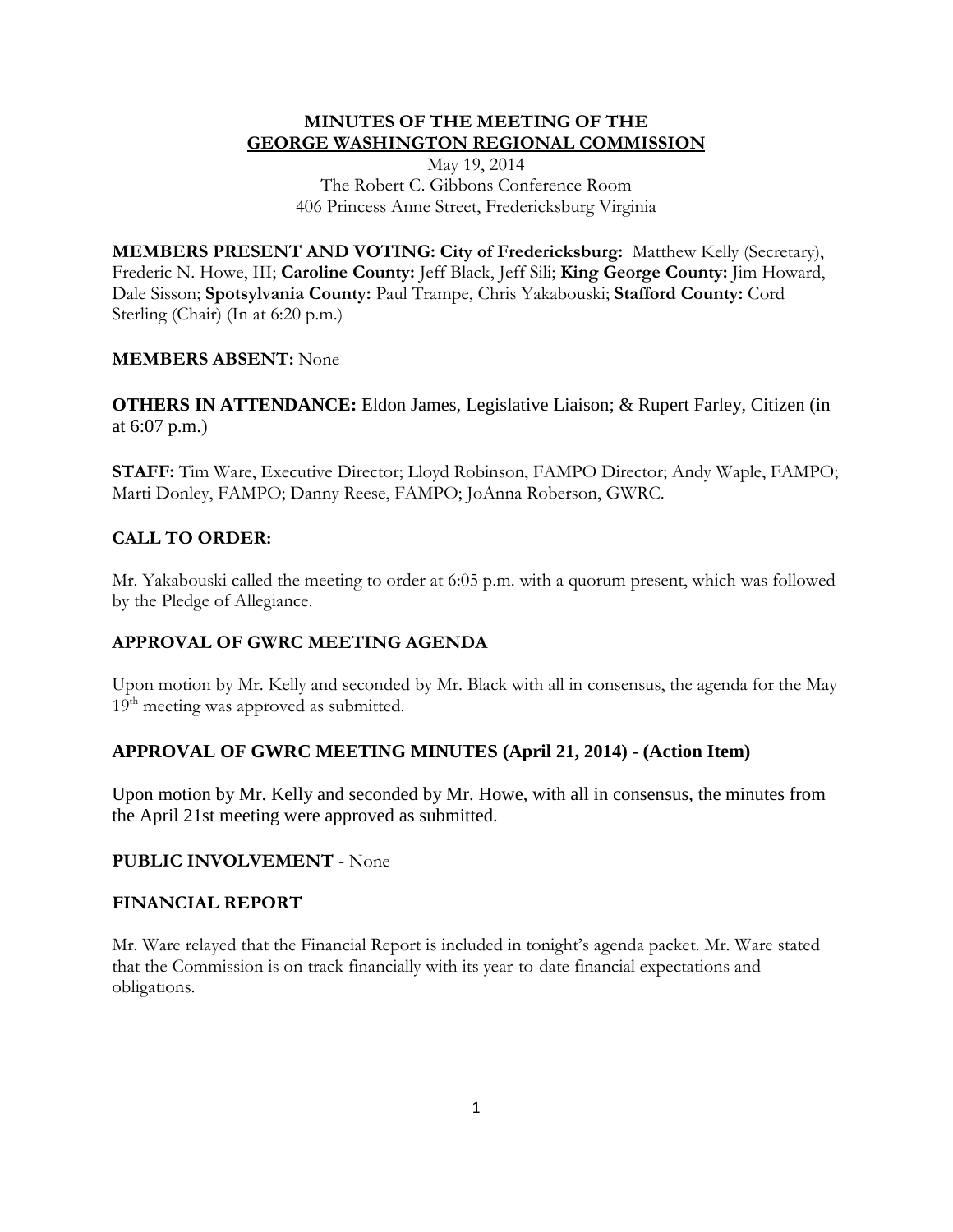#### **EXECUTIVE DIRECTOR'S REPORT**

Mr. Ware advised that the Commission members would be receiving an invitation from Mr. Rick Hurley with the University of Mary Washington in regard to a regional meeting that is being held at the college. The purpose of this meeting will be for discussion of potential regional broad band opportunities.

Mr. Ware advised that the Storm Water Opt In/Opt Out time period has expired. Caroline County and Port Royal have opted out and will now have the State oversee the management and maintenance of its Storm Water program.

Mr. Ware advised that the local EMS planning committee membership that was discussed by Mr. Coffey at the April meeting has been updated. Mr. Ware stated that Mr. Coffey took the recommendations submitted from GWRC and the committee will now consist of fourteen local representatives; three state officials; and two federal representatives.

Mr. Ware advised that he has been appointed as the director of the United Way campaign and that he will be attending the VAMPO meeting on June  $3<sup>rd</sup>$ .

### **OLD BUSINESS:**

#### **a.) Natural Gas Extraction Brief** – Mr. Tim Ware

Mr. Ware advised that he was asked at the last meeting to provide the Commission with feedback on what is occurring on a state-wide basis regarding the Natural Gas Extraction (Fracking) issue. Mr. Ware stated that to date, the conclusion is that minimal efforts have been made in regard to any information gathering. Mr. Ware stated that this also concurs with status of State preparations as the Department of Mines, Minerals & Energy (DMME) is also still in an informational and public input gathering process.

Mr. Ware stated that all planning district's five member jurisdictions have confirmed that no land use regulations are in place regarding oil and natural gas extractions. As the Taylorsville Basin runs through both the counties of Caroline and King George, it is possible that extraction activities could occur but at this time unlikely.

Mr. Ware stated that King George County is in the process of developing and reviewing the regulatory options. Mr. Ware advised that jurisdictions that do not address oil and gas extractions within their local zoning ordinances could claim that the use is therefore not permitted. However, this course of action could open up a jurisdiction to court action and interpretations over extraction rights.

Mr. Ware relayed that as the State and individual localities are still in the process of gathering information and no determined plan of action is yet in place, both the counties of Caroline and King George still need to determine whether they plan to opt into the State mandate regulations or whether they plan to regulate this independently through their own respective zoning ordinances.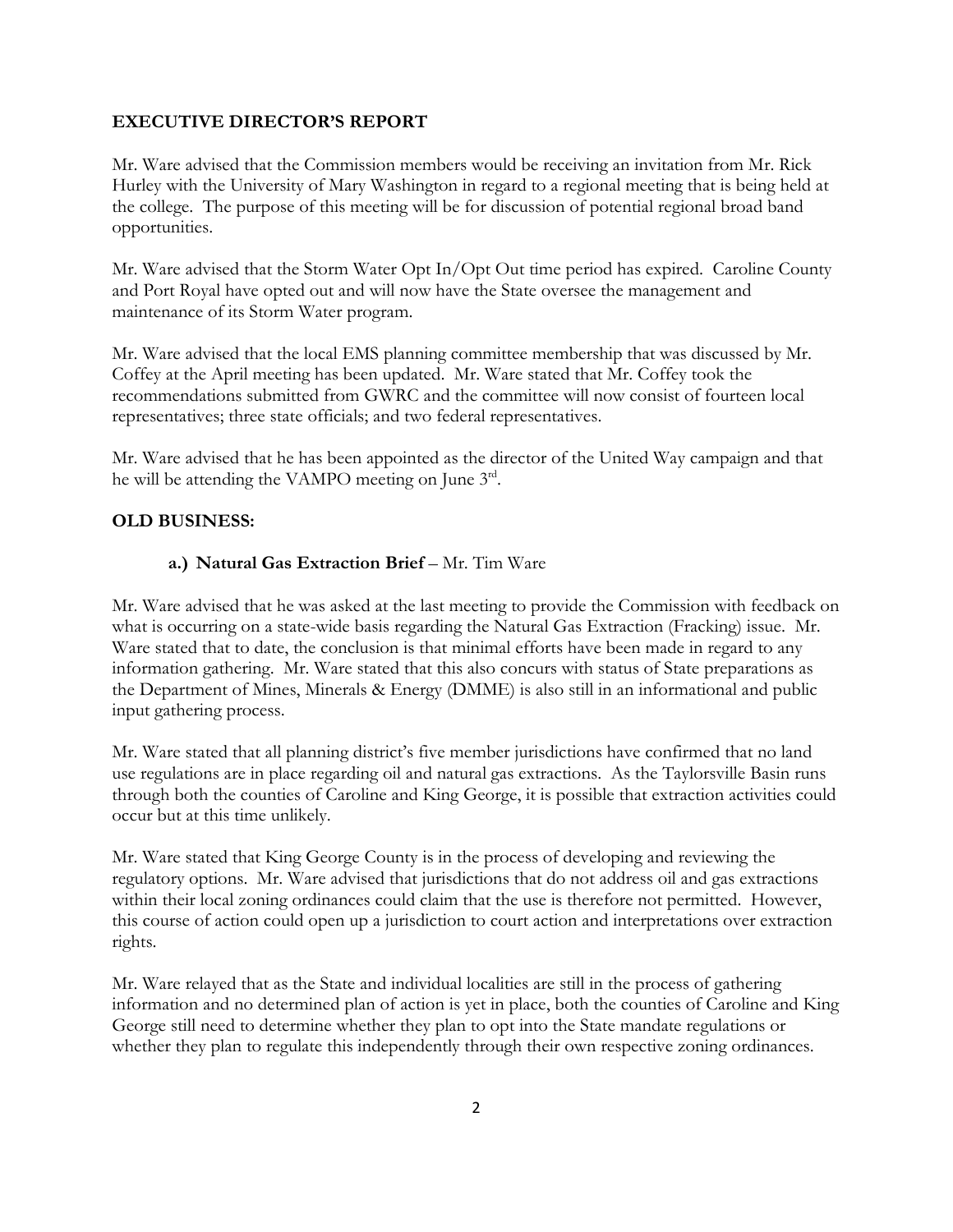Mr. Howard relayed that a meeting is scheduled for June 12<sup>th</sup> at King George High School to further discuss the options. Mr. Howard stated that representatives from DEQ and DMME will be in attendance at this meeting. Mr. Howard extended an invitation to Caroline County representatives to also attend and participate in the June  $12<sup>th</sup>$  meeting.

### **b.) Other Old Business** (if any)– Mr. Tim Ware - None

#### **NEW BUSINESS:**

**a.) Legislative Update** – Mr. Eldon James

Mr. James advised that he would highlight some of the key bills passed by the 2014 General Assembly. These are as follows:

**HB1173** – **Stormwater Management Programs** – This Bill will require DEQ to establish a Virginia Stormwater Management Program for any locality that neither opts to establish its own program nor operates a municipal separate storm sewer system.

**SB312** – **Annexation Moratorium Statute** – This Bill extends the temporary restrictions on granting city charters, the filing of annexation notices, and for instituting annexation proceedings.

**HB193** – **FOIA** – This Bill requires a public body to have an adopted and written policy that allows for governing participation of its members by electronic communication access.

**HB494** – **Locality Personnel Policy on Uses of Public Property** – This Bill requires each locality to establish a set personnel policy covering the use of public property by its employees and addresses usage of telephones, computers, etc. that are actually property of the said locality.

**HB46** – **Real Property Tax Exemption For Spouses Of Armed Forces Employees Who Were Killed In Action** – This Bill exempts a surviving spouse of a soldier killed in the line of duty from paying any future real estate taxes

**HB199** – **Local Government Expenditures or Reductions** – This Bill requires the Division of Legislative Services to identify and forward to the Commission on Local Government joint resolutions that calls for a study of local government expenditures and revenues. This Bill also authorizes the Department of Planning and Budget and the Department of Taxation to forward to the Commission any bill that is introduced that requires additional local government expenditures and/or reductions in the local government revenues.

**HB209** – **Subdivision Plats** – This Bill provides that localities may mandate submission of preliminary subdivision plats involving fifty or more lots.

**HB268** – **Agricultural Operations** – This Bill protects certain activities on agricultural parcels from local regulations in the conduct of agritourism activities, the sale of agricultural products, and the preparation or sale of foods that otherwise comply with state law.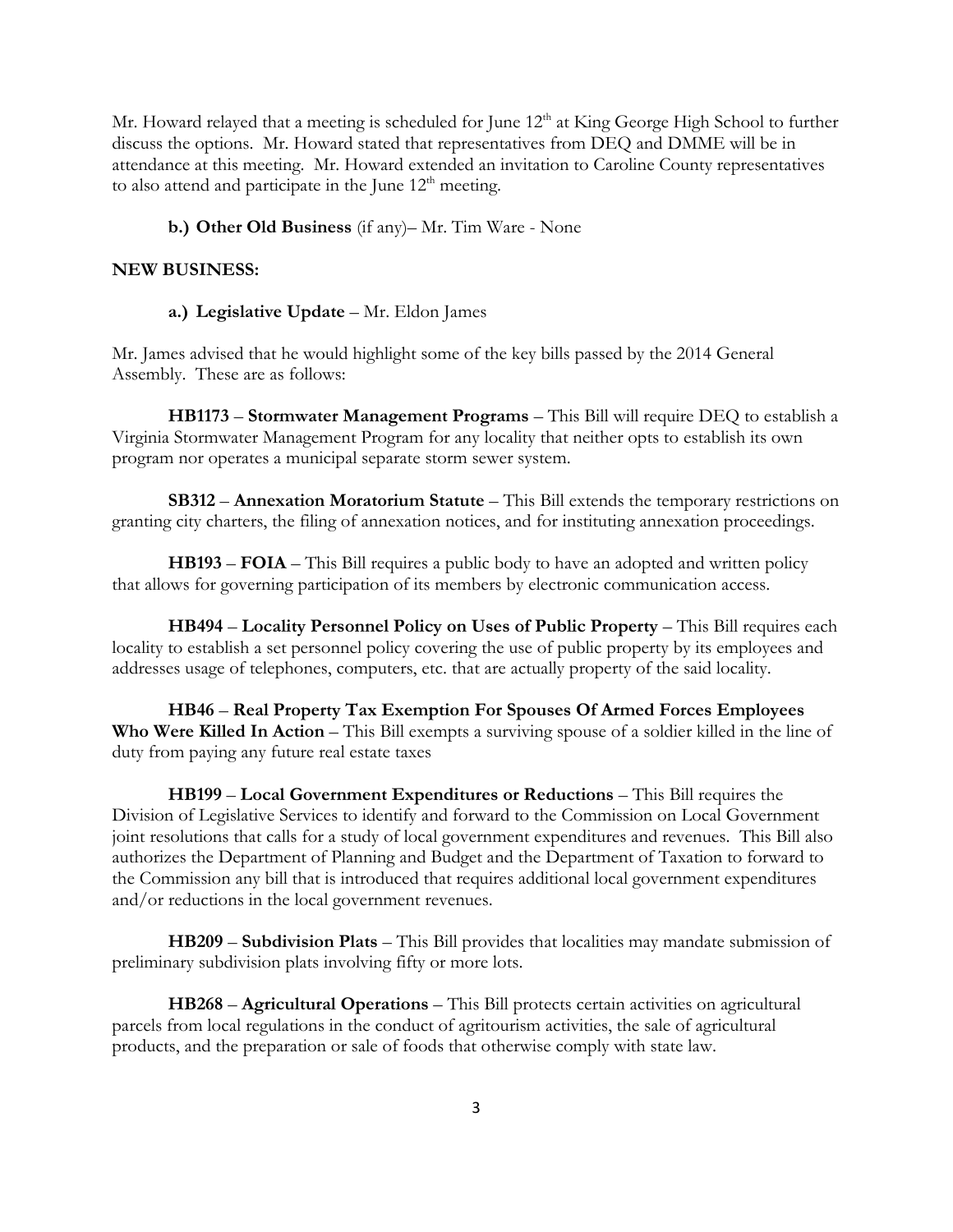**HB1084** – **Permits and Approvals, Certain; Damages for Unconstitutional Grant or Denial by Locality** – This Bill provides that an applicant aggrieved by a grant or denial by a locality of any approved or permitted grant denial that was based on unconstitutional conditions then the applicant could be entitled to compensatory damages. This Bill also provides that an applicant shall be entitled to an order that remands the matter to the locality without unconstitutional conditions.

**SB430** – **Farm Brewery Licenses** – This Bill creates a new limited brewery license for breweries that manufacture no more than 15,000 barrels of beer in a calendar year that are located on farms within the Commonwealth that use agricultural products grown on the farm in the manufacture of their beer.

**HB2** – **Commonwealth Transportation Board, Statewide Prioritization Process for Project Selection** – This Bill provides for the development of a prioritization process for projects that are to be funded by CTB. This prioritization will include factors such as: congestion, mitigation, economic development, accessibility, safety and environmental qualities.

**HB1237** – **Hunting on Sundays on Private Property** – This Bill now allows hunting on Sundays on private property with homeowner's consent as long as it does not occur within 200 yards of a house or a place of worship.

**HJ103** – **Virginia's Line of Duty Act** – This Bill directs the Joint Legislative Audit and Review Commission to study Virginia's Line of Duty Act, the current and projected future expenses for benefits awarded and the possibility of coordinating these benefits with additional benefits paid under other State and Federal programs.

In regard to the budget, Mr. James advised that negotiations are being updated by press releases. Mr. James stated that the April report indicated there were additional revenues available. However, as we are now half-way into May, even with the extra pay day in April, the State has a \$3 million dollar shortfall. Mr. James stated that there is a \$25 million dollar difference between the two budgets and if revenue shortfalls prevail, then this will result in a shortfall of \$100's of million dollars.

Mr. James stated that we possibly could see some activity occurring within the next week; however, he does not see a compromise materializing so someone is going to have to give in. Mr. James relayed that even the Speakers of the House and the Governor are not talking; however, representatives have been told that a deal will occur. Mr. James relayed that whatever budget is finalized on, the representatives will not see anything revealed until June  $30<sup>th</sup>$ .

Mr. Ware asked if there was any discussion regarding contingencies if no budget is in place on July 1st. Mr. James stated the general obligation debt will be paid; however, does not include any additional bonds based on legal case history. Mr. James stated that the Governor, Attorney General and all judges will be paid and the Governor has broad power to declare a State of Emergency. Mr. James stated that in order for the Governor to do this he will need to have funding balances available and that more discussion will be forthcoming. Mr. James stated that relative to PDC budgets, that budget restorations have received a \$70,000 cut state-wide and this results in an approximate \$2,000 shortfall to each PDC.